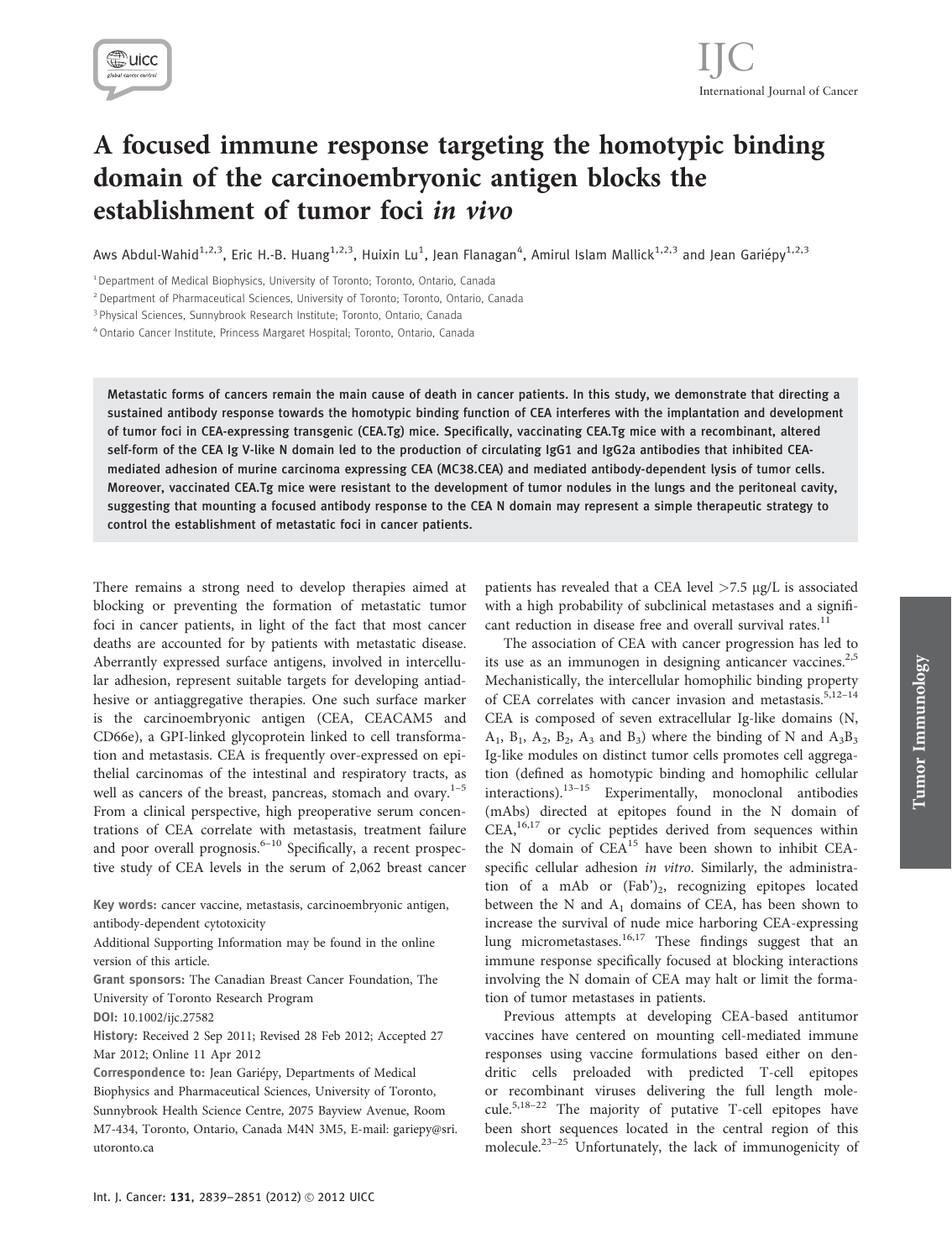these epitopes coupled with the presence of immuno-suppressive regulatory T ( $T_{\text{res}}$ ) cells to this self-antigen in tumor microenvironments have been shown to compromise the efficacy of CEA-based antitumor vaccines.<sup>20,26</sup> These limitations have been partly circumvented either through the depletion of  $T_{reg}$  cells<sup>20,26</sup> or by co-administering CEA in combination with costimulatory molecules.<sup>21,22</sup> A vaccine aimed at blocking CEA-dependent adhesion events and the establishment of tumor foci may represent a more appropriate and achievable objective. Importantly, the role of CEA in metastasis is linked to its over-expression and selfassociation which correlates with the early inactivation of caspase-9, the activation of the PI3-K/Akt survival pathway as well as the inactivation of caspase- $8^{27}$  presumably by directly binding TRAIL-R2 (DR5) through its PELPK motif (residues 108-112 of the N domain of CEA).<sup>28</sup> This peptide motif is responsible for mediating the lodging of metastasizing cells to the hepatic parenchyma leading to the development of metastatic foci through homophilic interactions involving the IgV-like N- and IgC-like  $A_3$ domains.<sup>5,15,29,30</sup>

In view of the importance of the CEA N domain in tumor metastasis, we generated a folded recombinant form of the molecule (rCEA N) and used it as an immunogen as part of a simple vaccination procedure aimed at eliciting immune responses capable of simultaneously blocking CEA-mediated cellular interactions as well as killing CEA-expressing tumor cells both in vitro and in vivo.

## Material and Methods Generation of recombinant CEA modules

The human CEA cDNA open reading frame was purchased from Genecopoeia Inc (GermanTown, MD) and was used as a cloning template. Segments corresponding to the CEA N, FLAG-N and  $A_3B_3$  modules were amplified by PCR (using primers listed in Supporting Information Table 1) and subcloned into pET30b (Novagen, Gibbstown, NJ) between the NdeI and XhoI restriction sites.

The expression of His-tagged recombinant CEA (rCEA) modules in E. coli (strain BL21 DE3 Star; Invitrogen, Ontario, Canada) was induced with 1 mM IPTG over a period of 24 hr at 37°C. The modules were subsequently purified by Ni-NTA affinity chromatography under denaturing conditions. The recovered rCEA protein constructs were concentrated by ultrafiltration against a buffer containing 50 mM Tris (pH 8.0), 150 mM NaCl and 10 mM b-mercaptoethanol. The His-tag was subsequently cleaved from individual modules using recombinant Tobacco etch virus (rTEV) protease and the resulting untagged CEA modules recovered in the flow-through of Ni-NTA agarose columns. The extent of cleavage and the purity of the final recombinant products were confirmed by SDS PAGE. Endotoxin contamination was removed from rCEA N preparations using Detoxigel columns (Pierce, Thermo Scientific, Ontario, Canada).

#### Cell lines and growth conditions

The CEA-expressing human cancer cell lines BxPC-3 (ATCC No. CRL-1687, human pancreatic adenocarcinoma), HT-29 (ATCC No. HTB-38; human colorectal adenocarcinoma) and MCF-7 (ATCC No. HTB22; human breast adenocarcinoma) were used to monitor their sensitivity to complement-dependent cytotoxicity (CDC) in the presence of sera derived from vaccinated mice. The murine colonic carcinoma cell lines MC38.CEA and MC38 were kindly provided by Dr. Jeffrey Schlom (National Cancer Institute, Bethesda, Maryland). The human cervical adenocarcinoma cell line HeLa (ATCC No. CCL-2) as well as MC38 served as CEA<sup>-</sup> cell lines for our studies. All cell lines were cultured at  $37^{\circ}$ C, 5.0% CO<sub>2</sub> in Dulbecco's modified Eagle's medium supplemented with 10% fetal bovine serum, penicillin (100 U/mL) and dihydrostreptomycin  $(100 \mu g/mL)$ .

#### Animals

Breeder pairs of mice expressing human CEA as a transgene (CEA.Tg) were a gift from Dr. Wolfgang Zimmerman (Tumor Immunology Laboratory, LIFE-Center, Klinikum Grosshadern, Ludwig-Maximilians-University, Germany). CEApositive litters were generated by backcrossing CEA-positive animals with parental C57BL/6 mice. $31$  The genotype of CEA.Tg mice was confirmed by  $PCR<sup>31</sup>$  All animals were bred and kept under standard pathogen-free conditions at the Ontario Cancer Institute animal facility. Experiments were performed under the approval of the local animal welfare committee and in accordance with the rules and regulations of the Canadian Council for Animal Care.

## Immunization protocols and tumor challenge

For immunization protocols initiated after tumor implantation, 12–16-weeks-old CEA.Tg mice received  $2.0 \times 10^5$ MC38.CEA cells subcutaneously (s.c.) in their hind leg. Palpable tumor nodules  $(1-5 \text{ mm}^3)$  occurred in all the implanted animals within 12 days. Animals were then randomly subdivided into three groups: One group was left untreated, the second received an intraperitoneal (i.p.) dose of 100 lg poly I:C alone (referred to thereafter as adjuvant), whereas the last group received (i.p.) 100 µg of endotoxinfree rCEA N domain mixed with 100 µg poly I:C. Animals were vaccinated on days 13, 20 and 28 post-tumor implantation.

For prophylactic immunization studies, CEA.Tg mice were vaccinated (i.p.) on day 1 with  $100 \mu g$  of endotoxin-free rCEA N domain mixed with 100 µg poly I:C. Two boosts were subsequently administered (i.p.) on days 3 and 10, each containing 50  $\mu$ g endotoxin-free rCEA N domain and 100  $\mu$ g poly I:C. The sera from CEA.Tg mice were screened for anti-CEA IgG antibodies and only responders (80–90% of immunized mice) were included in subsequent tumor challenge experiments. MC38.CEA tumor cells were implanted i.p. on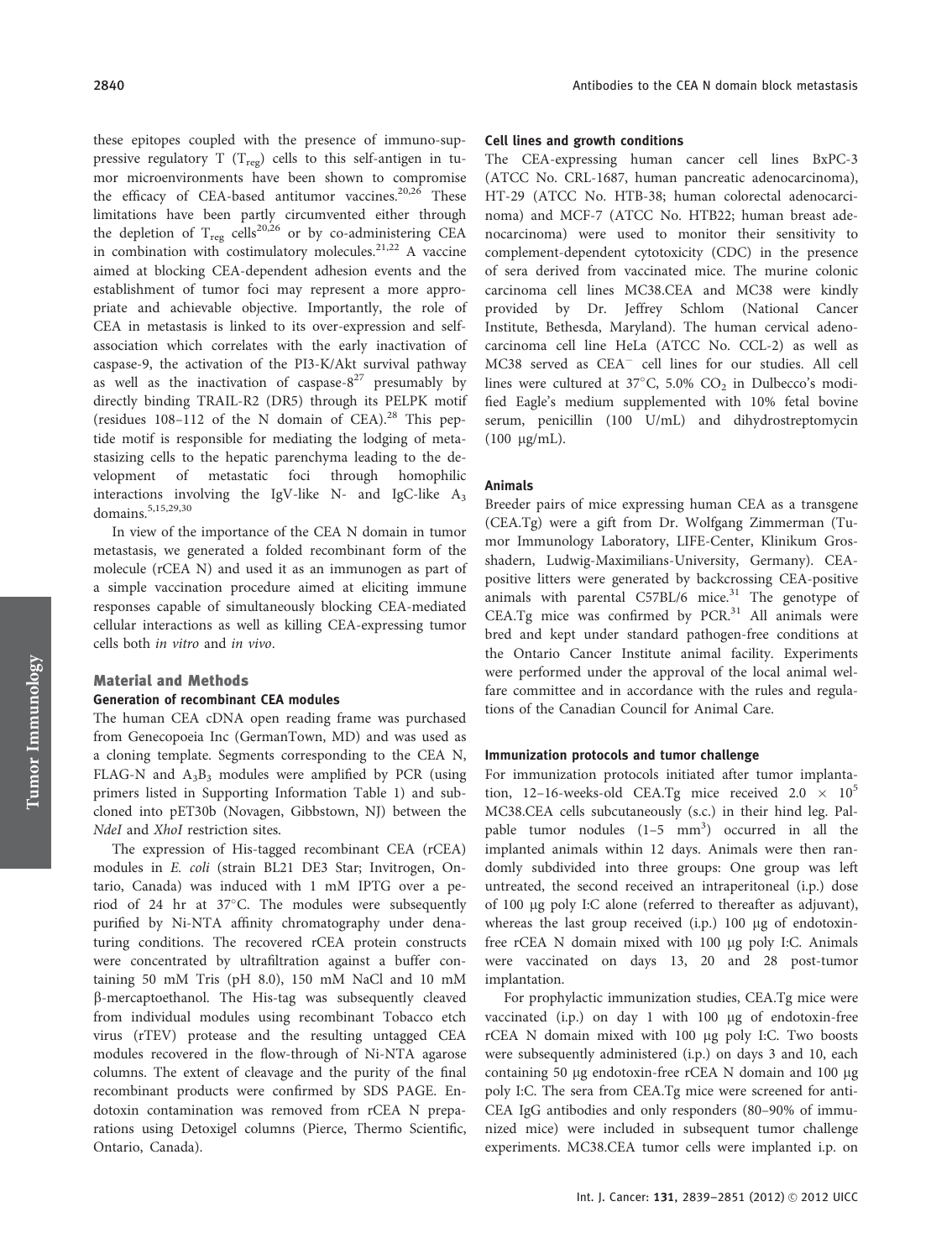day 28 for peritoneal invasion studies or were injected i.v. (tail vein) for lung colonization studies.

### Monitoring tumor growth and tumor burden

The length and width of implanted tumors (hind leg) and tumor nodules (lung, peritoneal cavity) were measured with callipers. Tumor volumes were calculated using a modified ellipsoidal formula where the volume of the tumor  $\text{(mm)}^3$ ) equals  $[(x^2X y)/2]$ ; where the terms x and y represent the transverse and longitudinal diameters of the tumor, respectively.<sup>32</sup> To enumerate pulmonary tumor nodules, formalinfixed lung specimens were embedded in paraffin, sectioned at three different depths and 4 lm sections were stained with hematoxylin and eosin (H&E). Images of stained slides were recorded and analyzed for tumor foci using an Aperio slides scanner and ImageScope software (Aperio Technologies Inc, Vista, CA). The number of peritoneal tumor nodules was determined by postmortem analysis of dissected animals.

## Preparation and cultivation of spleen leukocytes

Splenocytes were prepared from vaccinated and control CEA.Tg mice as previously described.<sup>33</sup> Following the assessment of cell viability by Trypan blue dye exclusion, cells were suspended to a density of  $1 \times 10^6$  cells per mL in RPMI-1640 supplemented with penicillin (100 U/mL), streptomycin (100  $\mu$ g/mL), 2 mM L-glutamine, 1 mM HEPES, 0.05 mM  $\beta$ mercaptoethanol and 10 % FBS and maintained at  $37^{\circ}$ C in a humidified  $5.0\%$  CO<sub>2</sub> atmosphere. NK cells were purified from total leukocyte suspensions for ADCC analyses, using the EasySep Mouse NK Cell Enrichment Kit (StemCell Technologies, British Colombia, Canada). Cell viability following harvest was typically >95%.

## Analysis of CEA-specific immune responses

Splenocytes recovered from immunized and control mice were stimulated ex vivo with either concanavalin A (ConA; 5  $\mu$ g per 10<sup>6</sup> splenocytes per mL; Sigma-Aldrich), the full length tumor glycoform of human CEA (1  $\mu$ g per 10<sup>6</sup> splenocytes per mL; Sigma-Aldrich), rCEA WT N domain (1 µg per 106 splenocytes per mL) or left as unstimulated control cells. Quantification of CEA-specific cytokine secreting cells was performed using IFN- $\gamma$ , IL-10 and IL-4 ELISPOT assay kits, as suggested by the manufacturer (R&D Systems; Minneapolis, MN). The spots were enumerated using an automated ELISPOT plate counter (Cellular Technologies Inc; Shaker Heights, OH). Frequencies of CEA-specific cytokine secreting cells, or spot forming units (SFUs), were calculated by subtracting background values (counted from wells containing unstimulated cells) from measured values derived from tested conditions as previously described.<sup>33,34</sup>

Antibody responses raised in CEA.Tg mice and directed at the N domain of CEA were analyzed by ELISA in 96-well microtiter plates (Falcon) coated with 1 µg per well of rCEA N domain, as previously described.<sup>33</sup>

#### Analysis of Ab-dependent effector mechanisms

The effects of vaccine-induced anti-CEA antibodies in mediating the blockage of CEA-dependent cell adhesions as well as Ab-dependent cytotoxicities were measured in real-time using an xCELLigence RTCA SP label-free, impedance-based cell sensing device (Roche Applied Sciences, Laval, Canada).

The inhibition of CEA-dependent cellular adhesion was monitored using MC38.CEA cells  $(2.5 \times 10^5 \text{ cells per well})$ suspended in media containing either heat-inactivated sera from immunized, adjuvant-treated or non-immunized CEA.Tg mice (1:100). The cell suspensions were transferred to 96-well microtiter plates incorporating a sensor electrode array (E-plates) and precoated with rCEA  $N$  (1 $\mu$ g per well). Cell attachment was measured as a change in relative impedance, termed cell index  $(Cl).^{35}$  The adhesion of non-serum treated MC38.CEA cells served as a positive control for the assay.

Ab-dependent killing of tumor cells (ADCC and CDC) were measured with mid-log phase monolayers of MC38.CEA cells grown in wells of E-plates and subsequently exposed to media supplemented with sera (1:100) and either purified NK cells or complement (1:100). The growth kinetics and viability of MC38.CEA cells were then monitored by measuring changes in impedance as CI values recorded on a xCELLigence RTCA SP device. The efficiency of Ab-dependent killing was calculated using the following formula: % Cy $totoxicity = [(Experimental - Spontaneous)/(Maximal -$ Spontaneous)]  $\times$  100%; where the Experimental, Spontaneous and Maximal values represent changes in CI values as a function of time.<sup>36</sup>

#### Inhibition of CEA homotypic interactions

The inhibition of FLAG-tagged rCEA N domain binding to the rCEA  $A_3B_3$  domain was assessed using an enzyme-linked immunosorbent assay (ELISA). $37$  Briefly, 96-well flat-bottomed Falcon microtiter plates (Becton–Dickinson Biosciences, Franklin Lakes, NJ) were coated with the purified CEA A3B3 domain. After blocking with BSA (1% in PBS, 1 hr at room temperature), the plates were incubated for 1 hr at room temperature with FLAG-tagged rCEA N diluted in PBS-Tween  $(0.05\%; 100 \mu L)$  supplemented with either immune or control sera (1:1,000 dilution). The presence of bound FLAG-tagged rCEA was detected by incubating the plates for 1 hr at room temperature with horseradish peroxidase (HRP) coupled anti-FLAG monoclonal antibody M2 (1:5,000 dilution; Sigma-Aldrich).

## Adoptive transfer of lymphocytes

To assign the role of lymphocytes in protecting mice from developing tumor nodules in the peritoneal cavity, total spleen lymphocytes or purified B cells derived from immunized CEA.Tg mice were injected i.v. (via tail vein) into immunologically naïve recipient CEA.Tg mice. B lymphocytes were purified by negative selection (EasySep mouse B cell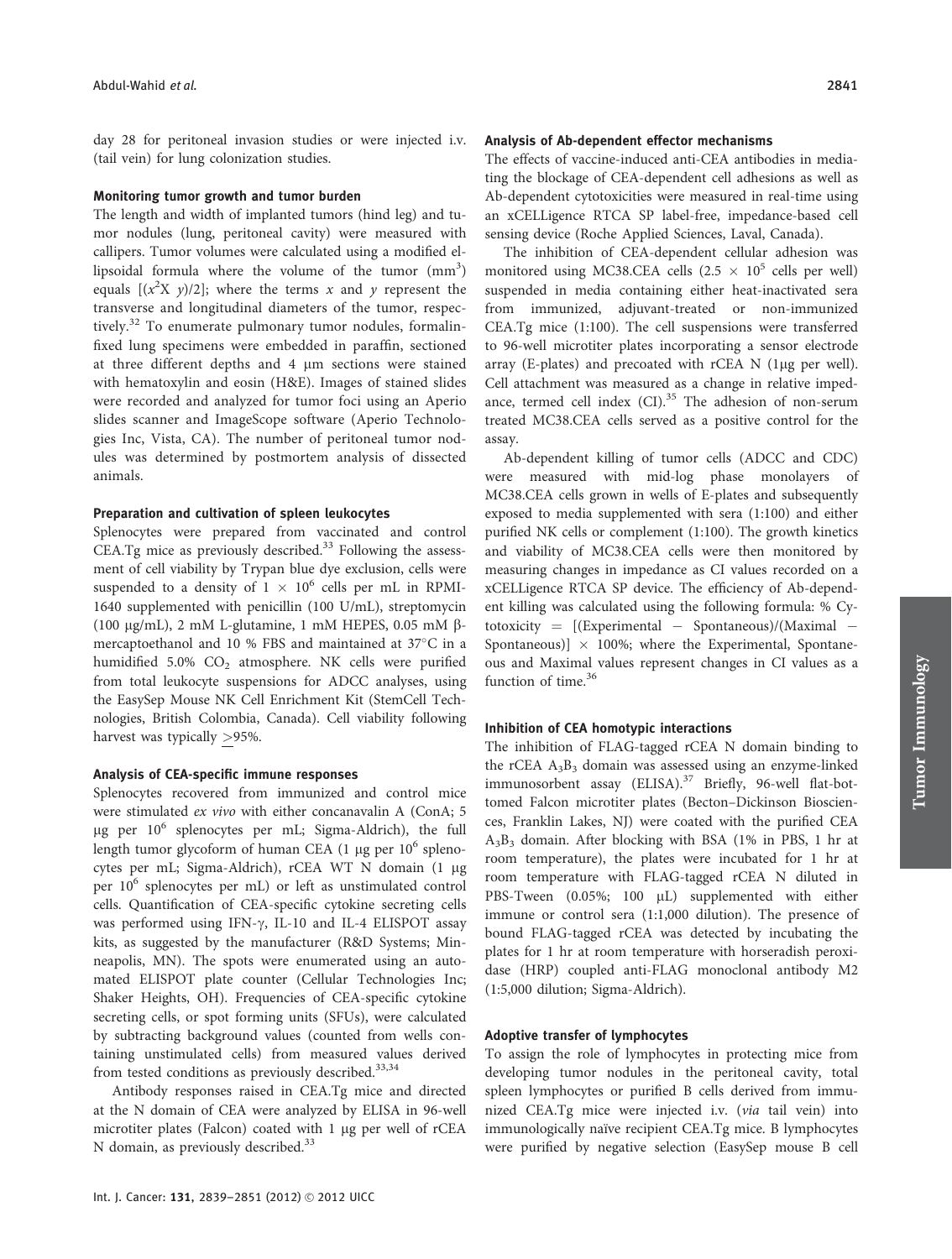enrichment kit; StemCell Technologies) from single cell suspensions of total spleen leukocytes collected from immunized CEA.Tg mice  $(n = 6)$ . Specifically, B cells were separated from other hematopoietic cells as defined by the surface antigens CD4, CD8, CD11b, CD43, CD49b, Ly-6G (GR-1) and TER119. Recipient naïve mice received  $2 \times 10^6$  B cells per mouse or 4.1  $\times$  10<sup>6</sup> unfractionated splenocytes. Three days later,  $2.0 \times 10^5$  MC38.CEA cells were implanted in the peritoneal cavity of treated mice. The proliferation of MC38.CEA cells and the development of tumor nodules were monitored as described above, 21 days post-tumor implantation.

## Passive immunization with hyper-immune sera

Sera from immunized CEA.Tg mice  $(n = 6)$  were collected one day following the last booster injection (day 11 post-immunization), pooled and diluted with PBS (1:10), filter sterilized and stored at  $-20^{\circ}$ C until use. The presence of CEA N domain-specific serum antibodies was verified by ELISA, as described above. Serum samples  $(200 \mu L)$  were injected  $(i.p.)$ into immunologically naïve CEA.Tg mice  $(n = 5)$  on days -5 to 3 and days 10 to 17 post-tumor implantation. On day 0, 2.0  $\times$  10<sup>5</sup> MC38.CEA cells were implanted in the peritoneal cavity and the development of tumors was monitored as described above.

## Statistics and data analysis

Collected data sets were analyzed for significance by ANOVA and individual groups were compared using Student-t-test. All statistical analyses and graphs were constructed using PRISM (version 5.01, Graph Pad Software for Science, San Diego, CA). P values <0.05 were considered significant.

#### Results

## Expression of rCEA domains involved in homotypic association

A recombinant form of the IgV-like CEA N domain (corresponding to residues 1–132) was generated in E. coli. Its proper folding was confirmed by its ability to bind to the CEA  $A_3B_3$  domain<sup>13</sup> in a yeast two-hybrid survival assay, by their co-immunoprecipitation with a mAb directed at the N domain as well as by ELISA (Supporting Information Fig. 1). Together, the findings suggested that the generated rCEA N domain adopts a folded state that maintains its expected homotypic adhesive function.

## Administration of rCEA N retards the growth of subcutaneously implanted tumors

A vaccination protocol using the recombinant CEA N domain as an immunogen was first evaluated to assess if an immune response to CEA in CEA.Tg mice could interfere with the growth of a rapidly expanding primary tumor. The subcutaneous implantation of 2  $\times$  10<sup>5</sup> MC38.CEA cells resulted in the formation of palpable tumor nodules (1–5 mm<sup>3</sup>) in mice within 12 days post-implantation. On day 13 post-tumor implantation, the mice were vaccinated i.p. with

the rCEA N domain mixed with poly I:C and boosted on days 20 and 28. As highlighted in Figures 1b and 1c, vaccination with the rCEA N domain and poly I:C delayed the growth of established hind leg tumors in relation to tumor cells implanted in either non-immunized or adjuvant-treated CEA.Tg mice. In contrast, the implantation of MC38 cells into CEA.Tg mice followed by vaccination did not delay tumor growth (Supporting Information Fig. 2).

## Vaccination prevents tumor colonization and nodule formation

A rapidly expending localized tumor mass, as in the case of the s.c. implanted MC38.CEA cells, represents a primary tumor that is typically treated by local surgery and radiation therapy.<sup>5</sup> A more effective use of CEA-based anticancer vaccines would be in the context of adjuvant therapies targeting metastasizing cells. Specifically, the deregulated overexpression of CEA is linked to the process of tumor metastasis,<sup>6,7,28,29</sup> since CEA-expressing adenocarcinomas are known to metastasize to the liver, lungs or the abdominal cavity, in the case of patients with gastric cancer.<sup>38</sup>

We did not observe tumor metastases in distal organs following the implantation of MC38.CEA cells in the hind leg (data not shown). To address this limitation of the s.c. tumor implantation model, vaccinated mice were subsequently challenged with  $2 \times 10^5$  MC38.CEA tumor cells were either injected directly into the peritoneal cavity or administered intravenously (as outlined in Figs. 2 and 3).

At day 35 post-tumor implantation into the peritoneal cavity, the animals were euthanized and examined for the presence of tumor nodules. No tumor masses were detected outside of the peritoneal cavity. As indicated in Figure 2b, vaccinated animals displaying an immune response to CEA were protected against the development of tumor nodules in the peritoneal cavity and remained tumor free. In contrast, non-immunized and adjuvant-treated animals developed large tumor nodules (Figs.  $2b$  and  $2c$ ). These results were specific to CEA, since vaccinated animals rapidly developed tumor nodules, when MC38 cells were implanted into their peritoneal cavities (Supporting Information Fig. 3).

Similarly, CEA.Tg mice were dissected to determine the distribution of tumor nodules in their lungs, 60 days following the i.v. injection of MC38.CEA cells. Non-vaccinated and adjuvant-treated animals developed large tumor masses in their lungs (Figs.  $3b$  and  $3c$ ). Tumor nodules were also observed in the liver in a limited subset of animals (less than 5 percent of untreated mice; data not shown). Histological examination of lung tissues (H&E stained lung sections;  $n =$ 18; six randomly chosen lungs from each group) derived from control animals (non-immunized and adjuvant treated groups) confirmed that lungs were enlarged as a consequence of the number and size of tumor foci in contrast to lungs taken from either normal age-matched or immunized animals (Fig. 3, panels  $b-e$ ). Taken together, these findings suggest that the administration of the rCEA N domain as an

Tumor Immunology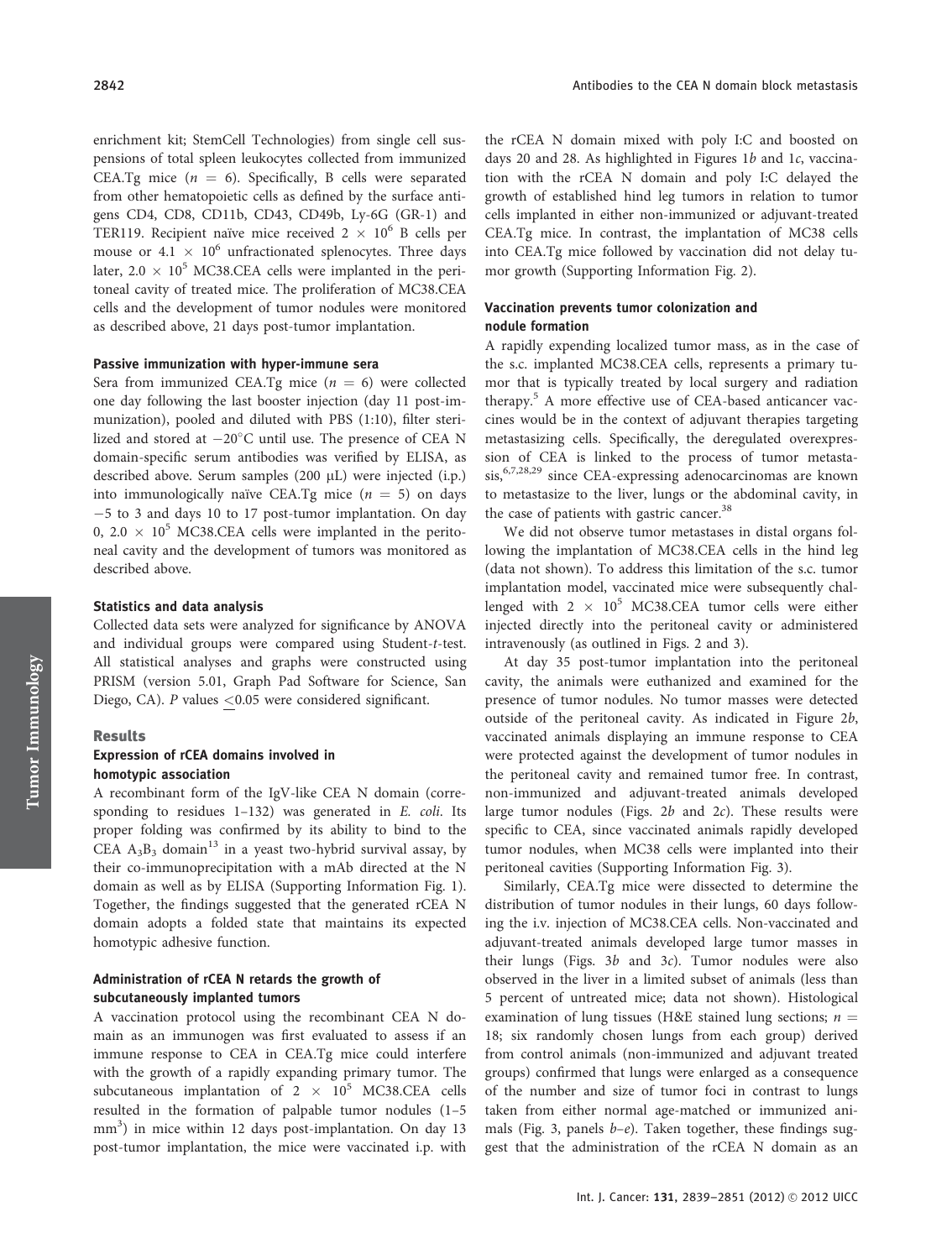immunogen was effective in preventing the development of  $CEA<sup>+</sup>$  tumor nodules.

## Analysis of vaccine-engendered CEA-specific immune responses

The sera and splenocytes of age-matched immunized and control CEA.Tg mice were collected to analyze correlates of immune responses and define the mechanisms responsible for the observed positive outcomes (Fig. 4a). The presence of CEA-specific cellular responses was first detected using leukocytes stimulated in vitro with either rCEA N domain or the full length tumor glycoform of CEA (FL-CEA). Irrespective of the antigen used for stimulation, we did not observe any significant levels of splenocyte proliferation (Supporting Information Fig. 4). This observation suggested that the immunization protocol yielded a modest level of T-cell stimulation. The development of CEA-specific,  $T_H$ -cell responses was subsequently assessed by measuring the number of antigenspecific cytokine (IL-4, IL-10 and IFN- $\gamma$ ) secreting cells by ELISPOT assays.<sup>5,39,40</sup> Non-immunized CEA.Tg mice as well as mice given the adjuvant alone did not produce CEA-specific cellular immune responses, since splenocytes derived from these animals did not secrete cytokines in response to antigenic stimulation with either rCEA N domain or the full length tumor glycoform of CEA (Fig. 4b). In contrast, stimulation of splenocytes (derived from immunized CEA.Tg animals) with either the rCEA N domain or the full length CEA tumor glycoform yielded a balanced cytokine production profile, as suggested by the comparable numbers of recorded antigen-specific IL-4, IL-10 and IFN- $\gamma$  secreting cells (as spot forming units from ELISPOT assays; Fig. 4b).

The production of circulating anti-CEA antibodies was subsequently analyzed by ELISA. High titers of circulating anti-CEA IgG antibodies were observed only in sera derived from immunized CEA.Tg mice (Fig. 4c). Isotype analysis revealed high titers of CEA-specific IgG1 and IgG2a (Fig. 4c). These high IgG1 and IgG2a titers were consistently observed in >90% of individual vaccinated animals derived from independent immunization trials (Fig. 4d) and correlated with the observed balanced CEA-specific cytokine response (Fig. 4d). Moreover, the vaccination protocol yielded anti-CEA antibodies that specifically reacted with MC38.CEA cell lysates (data not shown), implying that the presence of N-linked sugars had no consequence on the recognition of epitopes by rCEA N-domain-specific serum antibodies. Taken together, these observations suggest that the immunization strategy yielded a strong humoral immune response supported by a modest CEA-specific  $T_H$  cell response.

## N domain-specific antibodies can mediate Ab-dependent killing of tumor cells as well as blocking CEA-dependent intercellular adhesion

The ability of N domain-specific circulating antibodies in mediating antibody-dependent cell killing was first assessed by ADCC and complement-dependent cell killing assays (Fig. 5). Specifically, MC38.CEA cells were incubated with either immune or control sera (1:100 dilution) in the presence of either NK cells or exogenous complement (1:100 dilution) with loss of cell viability being monitored directly as time-dependent changes in impedance signals. As depicted in Figure 5, killing of MC38.CEA target cells only occurred when incubated in the presence of sera derived from vaccinated CEA.Tg mice.

Interference with CEA-mediated homophilic interactions by the vaccine-elicited, anti-CEA N domain antibodies was assessed via two methods. First, MC38.CEA cells were premixed with sera derived from immunized or control CEA.Tg mice (1:100 dilution) and the resulting suspensions transferred to impedance-sensing plates (E-plates) coated with rCEA N, and their adhesion monitored over a period of 6 hr. Pretreating MC38.CEA cells with sera from immunized mice significantly reduced CEA-mediated cell adhesion, but not the sera derived from control animals (Fig. 5d).

The inhibition of CEA-dependent homotypic interactions at the protein level was subsequently investigated using purified rCEA protein modules. Specifically, an ELISA-based protein binding assay was used to compare the inhibition of interactions between soluble FLAG-tagged rCEA N domain and the immobilized rCEA  $A_3B_3$  protein module following the addition of sera from immunized or control mice (Fig. 5e). The addition of sera from control mice had no effect on blocking the homotypic binding between the N and  $A_3B_3$  domain (Fig. 5e). In contrast, the addition of sera from immunized mice reduced homotypic binding by  $\sim 60\%$  (Fig. 5e). In summary, the production of antibodies recognizing the rCEA N domain possesses both cytotoxic and homophilic adhesion blocking properties.

The broad cytocidal property of N domain-specific serum antibodies was further confirmed for their capacity to kill a panel of CEA-expressing human tumor cells by CDC.  $CEA<sup>+</sup>$  $(MC38.CEA, HT-29, MCF-7 and BxPC3)$  and  $CEA^ (MC38,$ HeLa) cancer cell lines were treated with complement and sera derived from either immunized or control mice. The number of nonsurviving cells was quantified by Trypan blue dye exclusion. As depicted in Figure 5f, complement-dependent killing was only observed for  $CEA^+$  MC38.CEA, BxPC-3, HT-29 and MCF-7 cells in the presence of serum derived from vaccinated animals, but not for CEA<sup>-</sup> HeLa or MC38 cells. The level of the complement-dependent killing qualitatively correlated with the degree of CEA expression on these cell lines (Fig. 5f; Supporting Information Fig. 5).

## Passive immunization experiments support the importance of the vaccine-engendered anti-N-domain antibodies as the key effector mechanism against tumor colonization

Adoptive transfer studies were carried out to validate the importance of vaccine-induced anti-CEA antibodies in conferring protection to vaccinated CEA.Tg. Specifically, sera and B lymphocytes were collected from immunized CEA.Tg mice and adoptively transferred to naïve CEA.Tg recipient mice.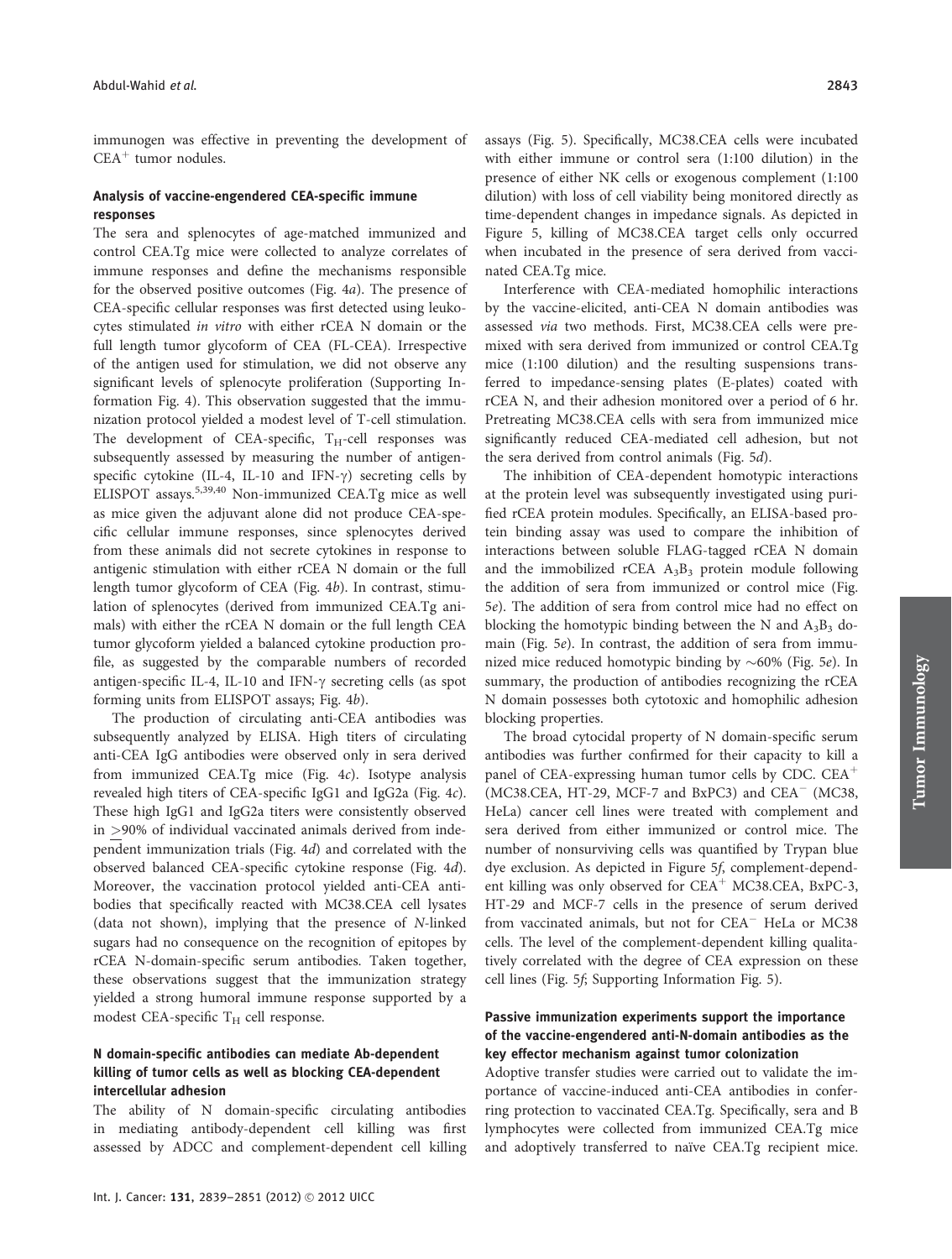

Figure 1. Vaccination of CEA.Tg mice i.p. with the rCEA N domain as an immunogen delays tumor growth in immunized mice. (a) Experimental design and immunization schedule. (b) Tumor growth kinetics of an established CEA-expressing, murine colonic carcinoma MC38.CEA implanted s.c. in the hind leg of non-immunized CEA.Tg mice ( $\blacktriangle$ ;  $n = 12$ ), mice who received the adjuvant poly I:C only ( $\blacksquare$ ;  $n =$ 12), or mice vaccinated with rCEA N domain and adjuvant  $(•; n = 12)$ . (c) Collection of individual tumor growth curves observed for every CEA.Tg mice within each experimental treatment group. Each line represents a single mouse. Collected data sets were analyzed for significance by ANOVA and individual groups of animals were compared using Student-t-test. The observed growth of tumors in immunized CEA.Tg mice was significantly delayed in comparison to non-immunized and adjuvant alone-treated animals.

Animals were then challenged with an i.p. infusion of 2  $\times$ 10<sup>5</sup> MC38.CEA cells. At day 21 post-tumor implantation, the mice were sacrificed and examined for the early occurrence of tumor nodules in the peritoneal cavity. Small tumor masses were readily observed in all non-immunized mice while immunized mice remained tumor-free (Fig. 6b). Similarly, transfer of total leukocytes, purified B cells or immune sera protected recipient animals from developing tumor nodules (Fig. 6b). These results support the importance of stimulating CEA N domain-specific antibodies-producing B cells for the observed protection against tumor implantation.

#### **Discussion**

CEA is a useful clinical biomarker for monitoring recurrence and the management of metastatic cancers and has been investigated as a candidate cancer vaccine  $Ag^{5-7,18}$  in light of its association with tumor progression from neogenesis to metastasis.5,15,27,28 One known biological function of CEA is its role in both homotypic and heterotypic interactions<sup>13,15,41</sup> which strongly correlates with the establishment and growth of tumor metastases in distal sites such as the liver, lung and

the peritoneal cavity.<sup>5,13,28,29,38</sup> Structurally, the IgV-like N domain of CEA strongly interacts with the IgC-like  $A_3B_3$  domain, allowing adjacent CEA molecules to homotypically adhere to each other. Such homotypic adhesion events on CEA-expressing cells yield networks of homophilic intercellular interactions that further contribute to lodging additional cells within the context of expanding nascent metastatic foci.<sup>12,13,15,28,29,42</sup>

Previous attempts at developing CEA-based cancer vaccines have traditionally revolved around the idea of mounting cellular  $(T_H1)$  immune responses towards the full-length molecule via the injection of either recombinant viruses and/or Ag-pulsed dendritic cells with the intention of eradicating primary tumor masses.<sup>5,18–22,43,44</sup> The success of these vaccination strategies has been hampered by central and peripheral tolerance to  $CEA$ <sup>20,26</sup> We hypothesized that mounting a polyclonal antibody response focused on the CEA N domain would yield antibodies capable of blocking homophilic cell adhesion events between CEA-positive cells (that can prevent tumor implantation and growth) as well as antibodies capable of destroying CEA-bearing tumor cells through ADCC and CDC. To that effect, a recombinant CEA N domain was used

Tumor Immunology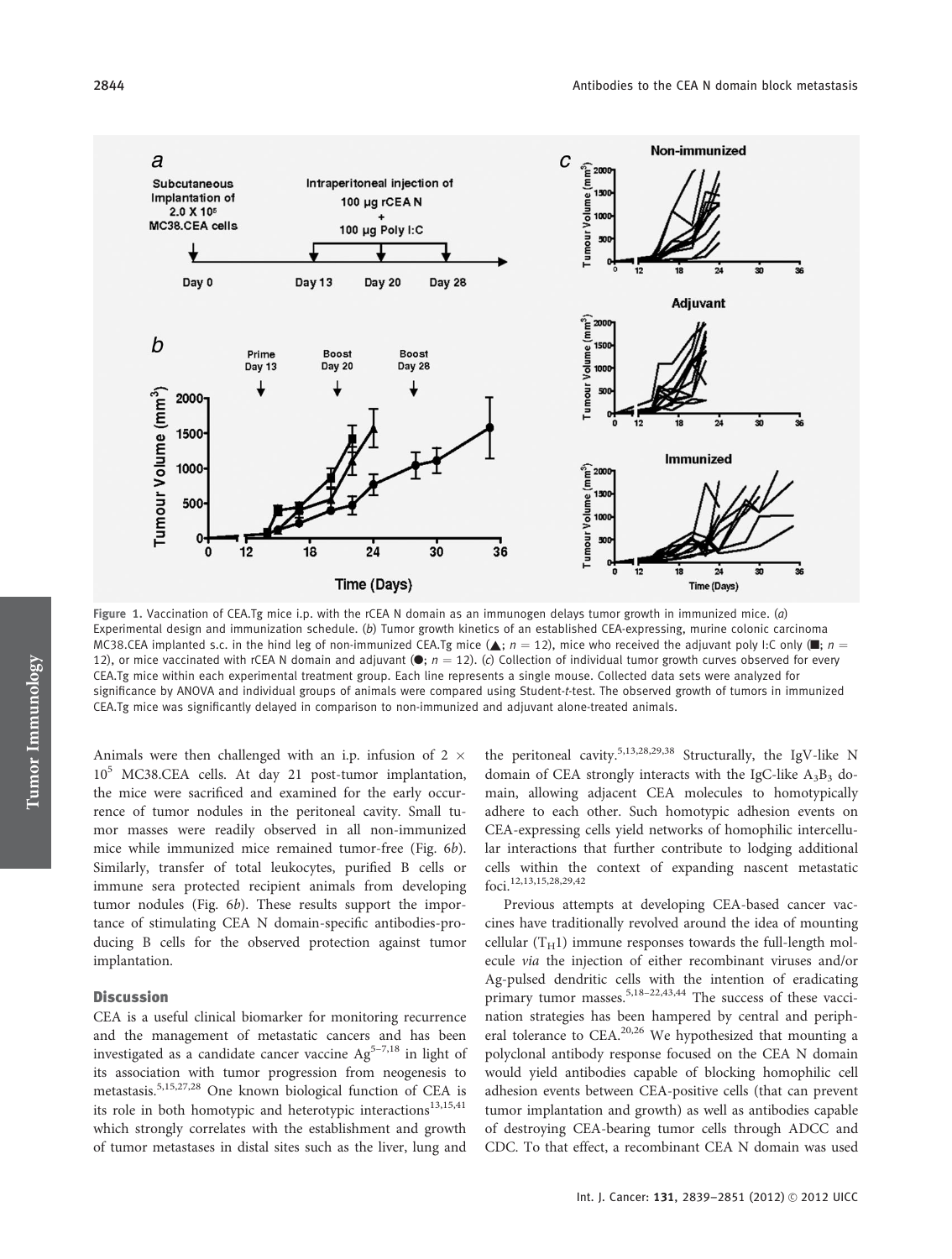

Figure 2. Vaccination of CEA.Tg mice i.p. with the rCEA N domain as an immunogen prevents the development of peritoneal tumor nodules. (a) Experimental design and immunization schedule. MC38.CEA cells were injected i.p. into non-immunized, adjuvant-treated or immunized CEA.Tg mice. (b) Photographs highlighting the absence and presence of tumor nodules in the viscera of immunized and control mice at day 35 post-tumor injection. The tumor nodules are indicated by green arrows. (c) Number of tumor nodules present in the peritoneal cavity of immunized and control mice ( $n = 5$ ). Statistical significance was determined using Student-t-test.

to vaccinate CEA.Tg mice. Unlike the full length molecule, the IgV-like rCEA N represents an altered form of a selfantigen since it lacks naturally occurring N-linked glycans and displays an unnatural C-terminus; features which we hypothesize would contribute to overcoming immunological tolerance to CEA.<sup>45</sup> Moreover, the use of a single domain of CEA involved in homotypic interactions to serve as the immunogen narrows the immune response to a focused and distinct set of CEA determinants. This CEA module was mixed with Poly I:C and administered to CEA.Tg mice with the view of mounting a protective immune response. Poly I:C was chosen as the adjuvant in view of its capacity to stimulate both Type 1 responses through TLR-3/7 signalling<sup>46</sup> as well as B cell activation,  $47$  a combination of immune responses shown to positively influence the development of protective antitumor immune responses in both mice and patients.<sup>46</sup> Additionally, this formulation was administered i.p since this route of immunization represents an established route of immunization successfully used to mount anti-CEA antibodies.<sup>48</sup>

MC38.CEA cells were implanted into CEA.Tg mice using three distinct approaches. As a first implantation model, MC38.CEA cells were introduced subcutaneously into the hind leg of CEA-expressing transgenic mice; an approach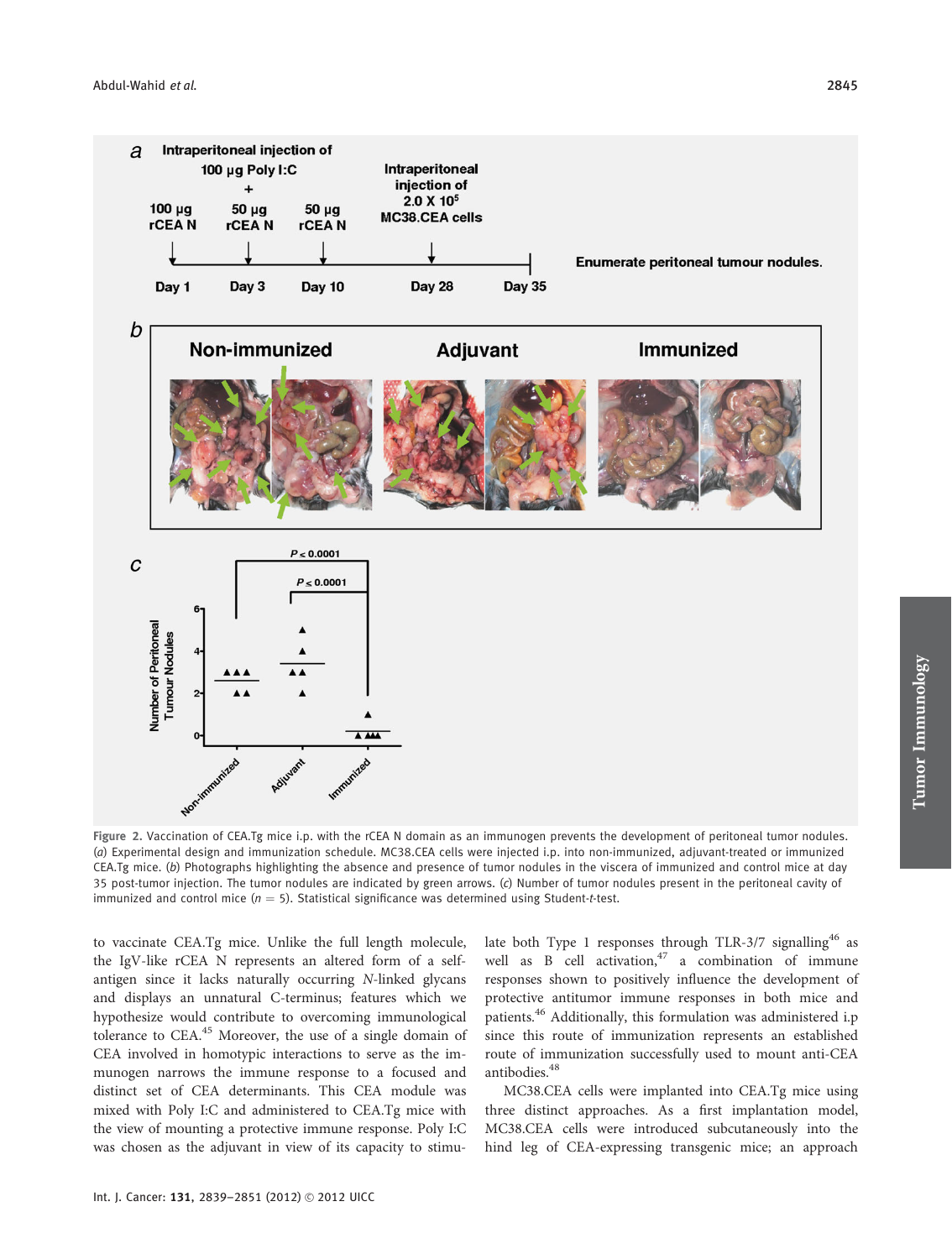

Figure 3. Vaccination of CEA.Tg mice (i.p.) with the rCEA N domain as an immunogen prevents the development of pulmonary tumor nodules. (a) Experimental design and immunization schedule. (b) CEA-expressing murine colonic carcinoma MC38.CEA cells were injected i.v. (tail vein) into CEA.Tg mice at day 28 post-vaccination. Photographs highlight tumor masses (black arrows) present in lung tissues isolated from immunized and control CEA.Tg mice at day 60 post-tumor injection. (c) Hematoxylin and eosin (H&E) stained sections of whole mouse lungs displaying large tumor nodes in the case of non-vaccinated or adjuvant alone-treated animals (dark stained areas). The histological features of lung tissues from immunized mice were similar to that of a normal mouse lung. (d) Enumeration of tumor foci in H&E stained lung specimens ( $n = 6$ , whole lungs from each treatment group). (e) Total volume of lung tissues (including tumor masses;  $n = 12$ ) at day 60 post-tumor implantation. Lung volumes were determined by measuring the length, height, and width of whole lungs following postmortem analysis. Statistical significance was determined using Student-t-test.

Tumor Immunology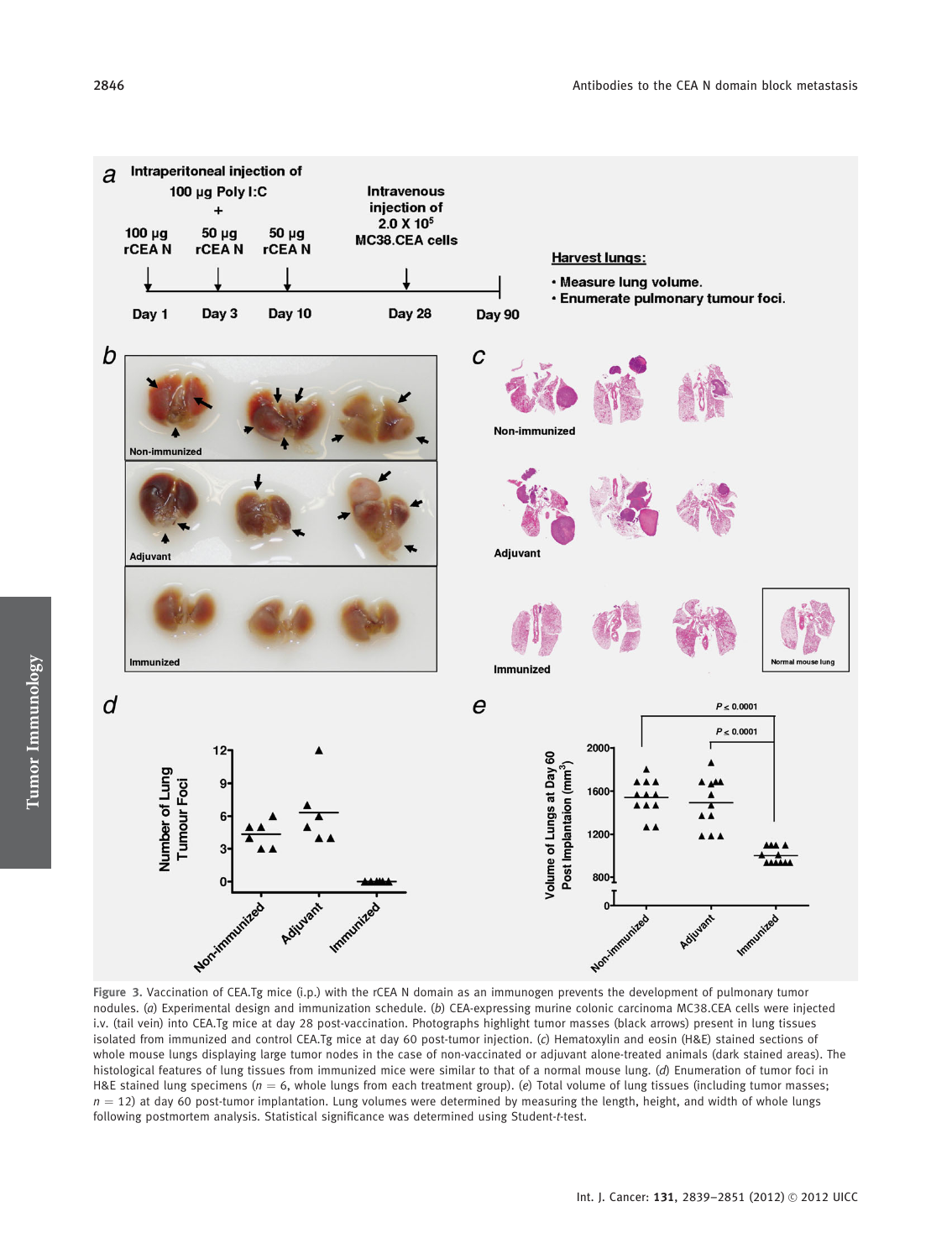

Figure 4. The intraperitoneal administration of rCEA N domain with poly I:C produces a strong CEA-specific humoral response. (a) Experimental design and immunization schedule. (b) Enumeration of rCEA-specific IFN- $\gamma$ , IL-10 and IL-4 spot forming units (ASFUs) from immunized and control mice as measured by ELISPOT assays. Histogram bars represent averaged DSFU values measured from two independent immunization trials ( $n = 3$  per group). The number of Ag-specific cytokine secreting lymphocytes ( $\Delta$ SFUs) was calculated by subtracting background values (from wells containing unstimulated cells) from measured values in treated groups. Asterisk denotes statistical significance ( $P \le 0.05$ ; Student-t-test) when compared with the frequency of CEA-specific cytokine secreting cells derived from non-immunized CEA.Tg mice. (c) Sera of non-immunized, adjuvant-treated or immunized CEA.Tg mice were analyzed by ELISA for the presence of circulating N domain-specific IgG, IgG1, and IgG2a antibody titers. The results represent the mean observed optical density (+ SEM) at 450 nm of pooled serum samples ( $n = 12$ ; at a 1:1,000 dilution). (d) Comparison of individual mice CEA N domain-specific IgG1 and IgG2a titers as determined by ELISA at a serum dilution of 1:1,000.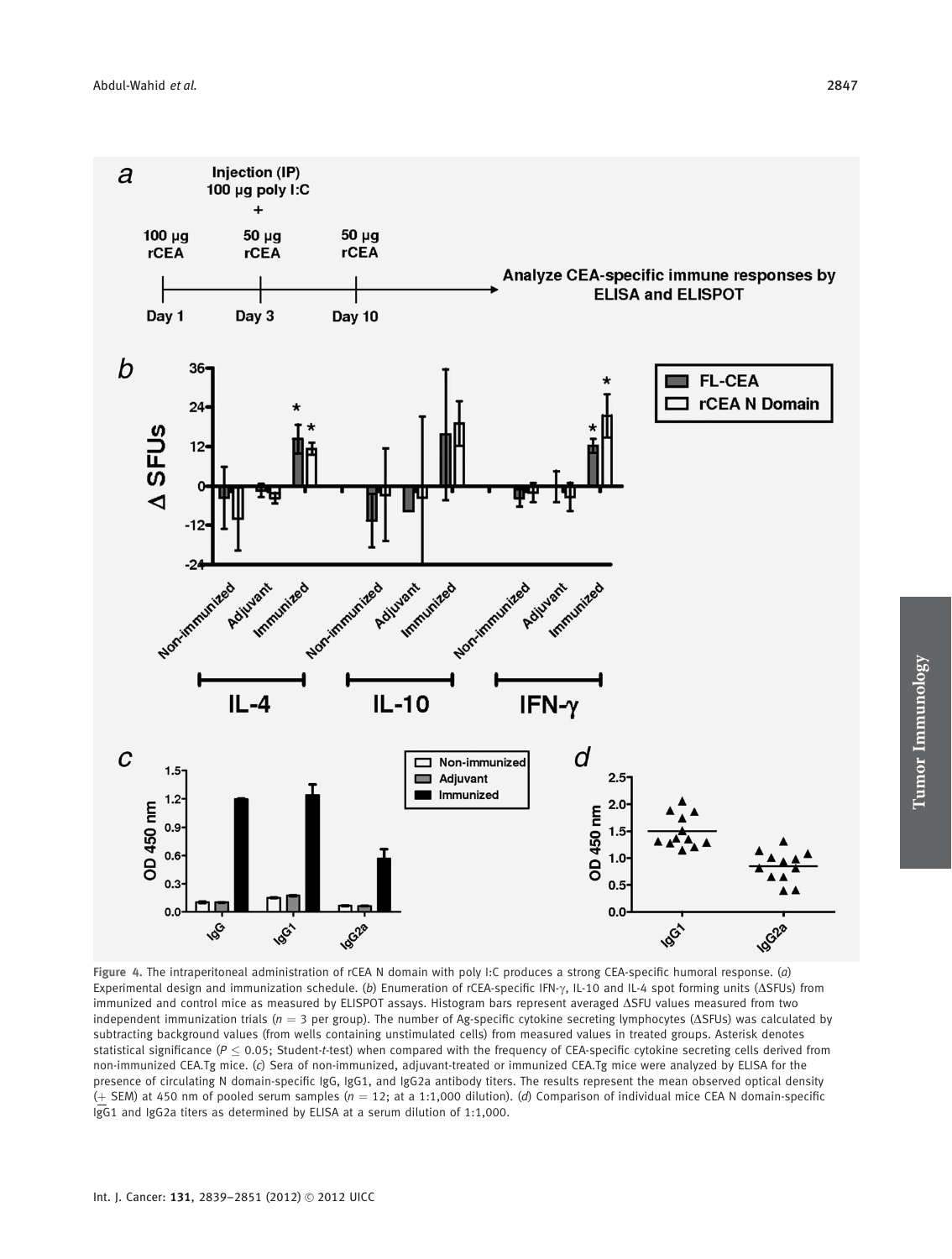

Figure 5. Serum from CEA.Tg mice vaccinated with the rCEA N domain display ADCC and CDC cytotoxic functions towards CEA-expressing cells as well as CEA-specific anti-adhesive properties. Only serum (1:100 dilution) derived from vaccinated CEA.Tg mice can kill CEAexpressing MC38.CEA tumor cells by Ab-dependent cellular cytotoxicity [ADCC; panels (a) and (b)] as well as complement dependent cytotoxicity [CDC; panel (c)]. (d) Addition of anti-CEA anti-serum (1:100 dilution) from immunized CEA.Tg mice inhibits CEA-dependent adhesion of MC38.CEA to wells coated with rCEA N. (e) Specific inhibition of homotypic binding of pure recombinant rCEA N domain to immobilized A<sub>3</sub>B<sub>3</sub> domain by the addition of serum (1:1,000 dilution) derived from mice vaccinated with the rCEA N domain. (f) Sensitivity of CEA-expressing human adenocarcinoma cell lines to complement-dependent lysis. CEA<sup>+</sup> (MC38.CEA, HT-29, MCF-7 and BxPC3) and CEA<sup>-</sup> (MC38, HeLa) cells were suspended at a density of  $1 \times 10^6$  cells per mL in a medium supplemented with rabbit complement (1:250 final dilution) and treated with sera derived from immunized or control mice (1:250 final dilution). Experiments were conducted using pooled serum samples ( $n = 8$ ). NS; not statistically significant when compared with untreated cells. Asterisk denotes statistical significance  $(P \leq 0.001)$  when compared with samples treated with sera from non-immunized CEA.Tg mice; Student-t-test.

Tumor Immunology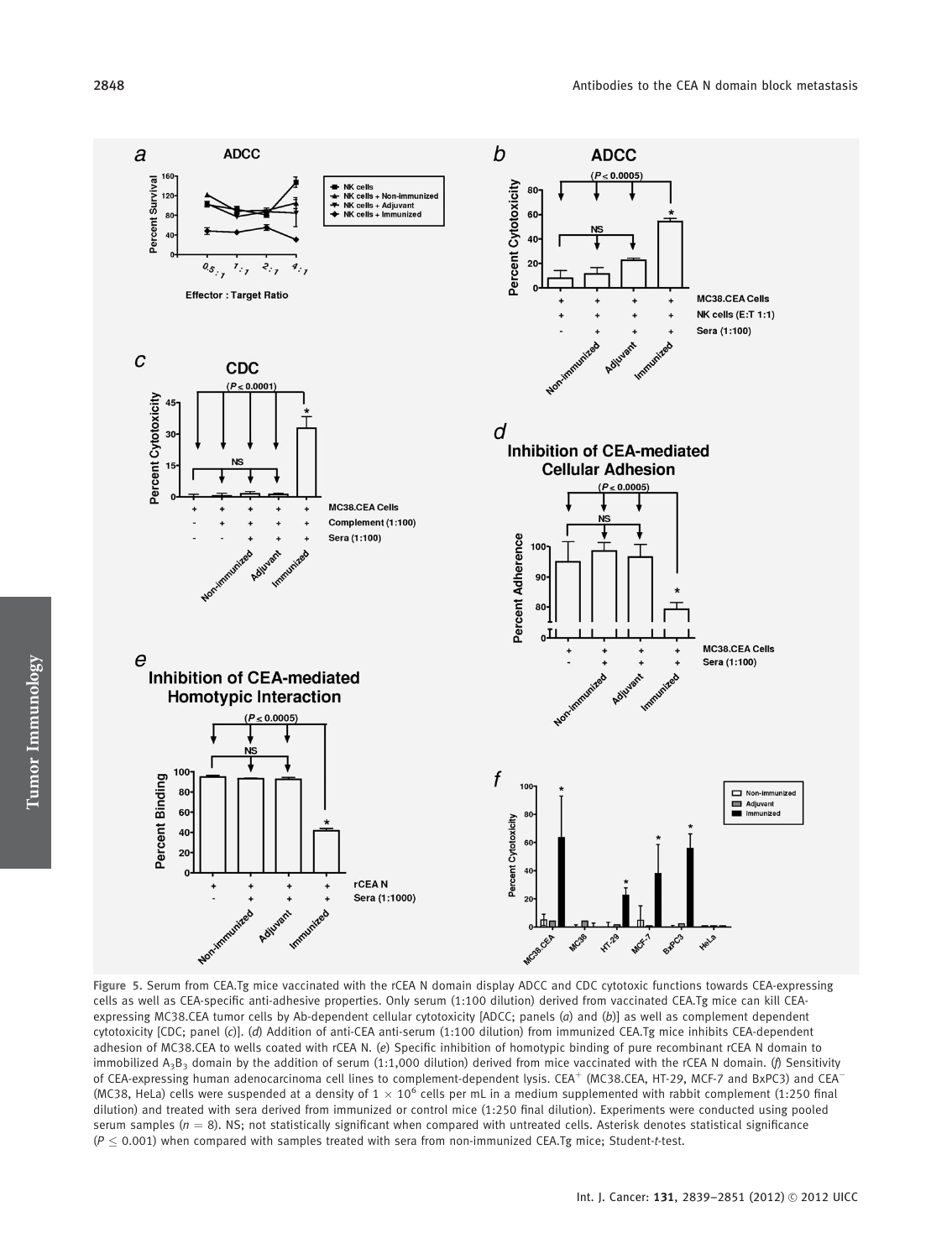

Figure 6. Adoptive transfer of CEA N-domain specific antibodies or B lymphocytes derived from vaccinated CEA.Tg mice into naive CEA.Tg recipients prevents the development of peritoneal tumor nodules.  $(a)$  Experimental design and treatment schedule.  $(b)$  Cumulative tumor volumes at day 21 post-MC38.CEA cells implantation into the peritoneal cavity of naïve CEA.Tg mice.

that led to a rapid establishment and growth of localized tumor masses. Vaccination of animals following tumor establishment provided a significant delay in tumor growth (Fig. 1), while displaying no signs of autoimmunity (data not shown). However, we projected that a mounted immune response to the rCEA N domain would serve a more appropriate role in blocking the establishment of new tumor foci or the expansion of micrometastases, rather than in arresting the uncontrolled localized growth of a solid tumor mass. Vaccinated CEA.Tg mice were thus challenged with either i.v. or i.p. injected MC38.CEA tumor cells. In both instances, only vaccinated animals were protected from developing tumor nodules, whereas all non-immunized and adjuvanttreated mice displayed numerous tumor nodules in the lungs or viscera (Figs. 2 and 3), suggesting that vaccination prevented the lodging and establishment of tumor foci.

The present vaccination strategy is appealing over previously published vaccine protocols, since the engendered response targets a narrower range of potentially relevant epitopes, bypassing antigenic competition from irrelevant epitopes<sup>19,22-25</sup> present in full length CEA. One report describes the use of CEA-based subunit vaccine, where a recombinant CEA  $A_3B_3$  domain was mixed with CpG oligonucleotides and subcutaneously injected into C57BL/6 mice.<sup>40</sup> The authors reported that this strategy produced a weak CEA-specific immune response that failed to protect C57BL/6 mice against a lethal tumor implant (when compared with a TAT-fused construct).<sup>40</sup> In contrast, the present study uses the native CEA N domain sequence, mixed with poly I:C to produce an effective CEA-specific immune responses in CEA.Tg mice capable of blocking tumor implantation to the lungs and peritoneal cavity (Figs. 1–6).

The engendered CEA-specific immune response in CEA.Tg mice is dominated by the production of IgG1 and IgG2a antibodies directed at the N domain of CEA (Fig. 4). The overall response to the CEA N domain is thus distinct from most cancer vaccine strategies aimed at producing a CEA-specific cellular immune response<sup>5,43,44</sup> and beneficial in modulating or blocking the growth of implanted tumors (Fig. 2–6), by virtue of inducing Ab-dependent tumor lysis (by both ADCC and CDC) and in interfering with CEA-mediated cellular adhesion (Fig. 5). The importance of B lymphocyte populations in vaccinated mice was further confirmed by adoptively transferring CEA-specific B cells or sera from vaccinated animals into naïve CEA.Tg mice and rescuing them from developing peritoneal tumor nodules (Fig. 6). These observations are supported by Park et al.<sup>49</sup> who demonstrated the value of mounting a Her-2/ neu-specific polyclonal antibody response in curing mice from pulmonary as well as large established subcutaneous ErbB-2– expressing tumors.<sup>49</sup> Finally, the recent demonstration that a monoclonal antibody directed at the N domain of CEA can suppress the growth of a colorectal tumor xenograft in nude mice further supports the value of mounting a selective antibody response to the N domain.<sup>17</sup>

In summary, the simple (i.p.) injection of an altered-self form of the CEA N domain elicited an antibody response in CEA.Tg mice that prevented tumor colonization and the development of tumor nodules. This antibody-dominated response led to the specific killing of CEA-expressing cells by ADCC and CDC in addition to impeding CEA-dependent intercellular adhesion. Since high circulating levels of CEA in the serum of cancer patients frequently correlate with a higher incidence of metastatic relapse, a vaccine formulation using this rCEA N domain as an immunogen may represent a safe and simple adjuvant therapy delaying or preventing tumor metastasis in cancer patients displaying elevated serum CEA levels prior to surgery.

## Acknowledgements

The authors thank Dr. A. McCluskey for help with the yeast two-hybrid assay, Dr. Neil Berinstein for his critical reading of the manuscript, Drs. M. Karimi and J. Carlyle for helpful discussions in performing ADCC experiments, Dr. J. Schlom for providing the MC38.CEA and MC38 cell lines and Dr. W. Zimmerman for providing the CEA.Tg mice. The authors declare no conflict of interest.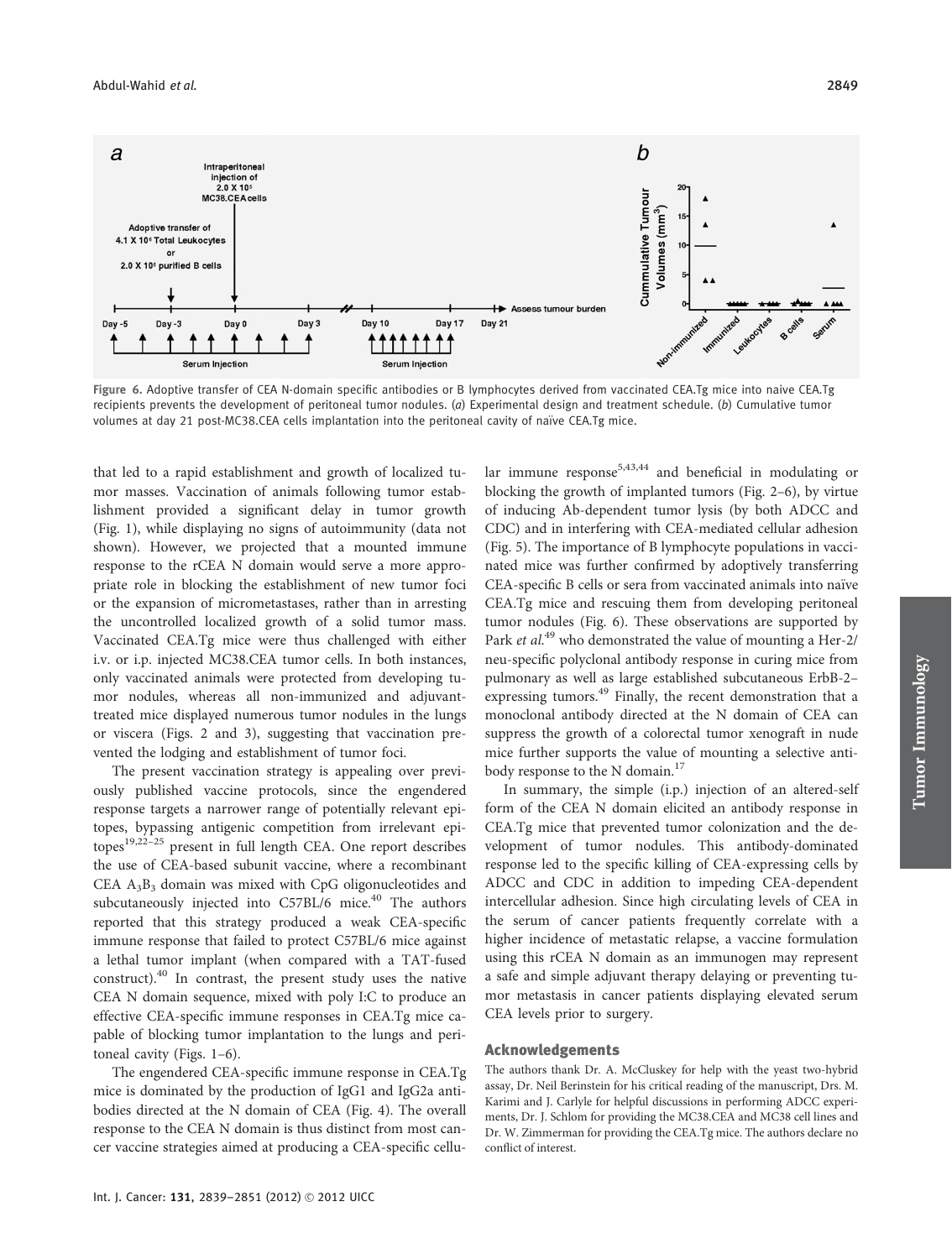## References

- 1. Gold P, Freedman SO. Specific carcinoembryonic antigens of the human digestive system. J Exp Med 1965;122:467–81.
- 2. Hammarstrom S. The carcinoembryonic antigen (CEA) family: structures, suggested functions and expression in normal and malignant tissues. Semin Cancer Biol 1999;9: 67–81.
- 3. Goldenberg DM, Sharkey RM, Primus FJ. Carcinoembryonic antigen in histopathology: immunoperoxidase staining of conventional tissue sections. J Natl Cancer Inst 1976;57: 11–22.
- 4. Thompson JA, Grunert F, Zimmermann W. Carcinoembryonic antigen gene family: molecular biology and clinical perspectives. J Clin Lab Anal 1991;5:344–66.
- 5. Berinstein NL. Carcinoembryonic antigen as a target for therapeutic anticancer vaccines: a review. *J Clin Oncol* 2002;20: 2197–207.
- 6. Bast RC, Jr, Ravdin P, Hayes DF, et al.; American Society of Clinical Oncology Tumor Markers Expert Panel. 2000 Update of recommendations for the use of tumour markers in breast and colorectal cancer: clinical practice guidelines of the American Society of Clinical Oncology. J Clin Oncol 2001;19: 1865–78.
- 7. Molina R, Barak V, van Dalen A, et al. Tumour markers in breast cancer—European Group on Tumour Markers recommendations. Tumour Biol 2005;26:281–93.
- 8. Duffy MJ. Serum tumor markers in breast cancer: are they of clinical value? Clin Chem 2006;52: 345–51.
- 9. Molina R, Jo J, Filella X, et al. c-erbB-2 oncoprotein, CEA, and CA 15.3 in patients with breast cancer: prognostic value. Breast Cancer Res Treat 1998;51:109–19.
- 10. Cañizares F, Sola J, Pérez M, et al. Preoperative values of CA 15-3 and CEA as prognostic factors in breast cancer: a multivariate analysis. Tumour Biol 2001;22:273–81.
- 11. Molina R, Auge JM, Farrus B, et al. Prospective evaluation of carcinoembryonic antigen (CEA) and carbohydrate antigen 15.3 (CA 15.3) in patients with primary locoregional breast cancer. Clin Chem 2010;56: 1148–57.
- 12. Jessup JM, Petrick AT, Toth CA, et al. Carcinoembryonic antigen: enhancement of liver colonisation through retention of human colorectal carcinoma cells. Br J Cancer 1993;67: 464–70.
- 13. Zhou H, Fuks A, Alcaraz G, et al. Homophilic adhesion between Ig superfamily carcinoembryonic antigen molecules involves double reciprocal bonds. J Cell Biol 1993;122: 951–60.
- 14. Jessup JM, Kim JC, Thomas P, et al. Adhesion to carcinoembryonic antigen by human colorectal carcinoma cells involves at least two epitopes. Int J Cancer 1993;55:262–68.
- 15. Taheri M, Saragovi U, Fuks A, Makkerh J, Mort J, Stanners CP. Self recognition in the Ig superfamily. Identification of precise subdomains in carcinoembryonic antigen required for intercellular adhesion. J Biol Chem 2000;275: 26935–43.
- 16. Blumenthal RD, Hansen HJ, Goldenberg DM. Inhibition of adhesion, invasion, and metastasis by antibodies targeting CEACAM6 (NCA-90) and CEACAM5 (Carcinoembryonic Antigen). Cancer Res 2005; 65:8809–17.
- 17. Zheng C, Feng J, Lu D, et al. A novel anti-CEACAM5 monoclonal antibody, CC4, suppresses colorectal tumor growth and enhances NK cells-mediated tumor immunity. PLoS One 2011;6:e21146.
- 18. Curigliano G, Spitaleri G, Pietri E, et al. Breast cancer vaccines: a clinical reality or fairy tale? Ann Oncol 2006;17:750–62.
- 19. Matsuda K, Tsunoda T, Tanaka H, et al. Enhancement of cytotoxic T-lymphocyte responses in patients with gastrointestinal malignancies following vaccination with CEA peptide-pulsed dendritic cells. Cancer Immunol Immunother 2004;53: 609–16.
- 20. Bos R, van Duikeren S, Morreau H, et al. Balancing between antitumour efficacy and autoimmune pathology in T-cell-mediated targeting of carcinoembryonic antigen. Cancer Res 2008;68:8446–55.
- 21. Gulley JL, Arlen PM, Tsang KY, et al. Pilot study of vaccination with recombinant CEA-MUC-1- TRICOM poxviral-based vaccines in patients with metastatic carcinoma. Clin Cancer Res 2008;14: 3060–69.
- 22. Dai S, Wei D, Wu Z, et al. Phase I clinical trial of autologous ascites-derived exosomes combined with GM-CSF for colorectal cancer. Mol Ther 2008;16:782–90.
- 23. Crosti M, Longhi R, Consogno G, et al. Identification of novel subdominant epitopes on the carcinoembryonic antigen recognized by CD4+ T cells of lung cancer patients. J Immunol 2006;176:5093–99.
- Shen L, Schroers R, Hammer J, et al. Identification of a MHC class-II restricted epitope in carcinoembryonic antigen. Cancer Immunol Immunother 2004;53:391–403.
- 25. Kobayashi H, Omiya R, Ruiz M, et al. Identification of an antigenic epitope for helper T lymphocytes from carcinoembryonic antigen. Clin Cancer Res 2002;8:3219–25.
- 26. Morse MA, Hobeika AC, Osada T, et al. Depletion of human regulatory T cells specifically enhances antigen-specific immune responses to cancer vaccines. Blood 2008;112: 610–18.
- 27. Camacho-Leal P, Stanners CP. The human carcinoembryonic antigen (CEA) GPI anchor mediates anoikis inhibition by inactivation of the intrinsic death pathway. Oncogene 2008;27: 1545–53.
- 28. Samara RN, Laguinge LM, Jessup JM. Carcinoembryonic antigen inhibits anoikis in colorectal carcinoma cells by interfering with TRAIL-R2 (DR5) signaling. Cancer Res 2007;67: 4774–82.
- 29. Zimmer R, Thomas P. Mutations in the carcinoembryonic antigen gene in colorectal cancer patients: implications on liver metastasis. Cancer Res 2001;61:2822–26.
- 30. Benchimol S, Fuks A, Jothy S, et al. Carcinoembryonic antigen, a human

tumour marker, functions as an intercellular adhesion molecule. Cell 1989;57: 327–34.

- 31. Nöckel J, van den Engel NK, Winter H, et al. Characterization of gastric adenocarcinoma cell lines established from CEA424/SV40 T antigen-transgenic mice with or without a human CEA transgene. BMC Cancer 2006;6:57.
- 32. Euhus DM, Hudd C, LaRegina MC, et al. Tumor measurement in the nude mouse. J Surg Oncol 1986;31:229–34.
- 33. Abdul-Wahid A, Faubert G. Mucosal delivery of a transmission-blocking DNA vaccine encoding Giardia lamblia CWP2 by Salmonella typhimurium bactofection vehicle. Vaccine 2007; 25:8372–83.
- 34. Rosenberg SA, Sherry RM, Morton KE, et al. Tumor progression can occur despite the induction of very high levels of self/tumor antigen-specific  $CD8 + T$  cells in patients with melanoma.  $J$ Immunol 2005;175:6169–76.
- 35. Matrone MA, Whipple RA, Thompson K, et al. Metastatic breast tumors express increased tau, which promotes microtentacle formation and the reattachment of detached breast tumor cells. Oncogene 2010;29:3217–27.
- 36. Yamashita-Kashima Y, Iijima S, Yorozu K, et al. Pertuzumab in combination with trastuzumab shows significantly enhanced antitumor activity in HER2-positive human gastric cancer xenograft models. Clin Cancer Res 2011;17:5060–70.
- 37. Madrid KP, De Crescenzo G, Wang S, et al. Modulation of the Leishmania donovani peroxin 5 quaternary structure by peroxisomal targeting signal 1 ligands. Mol Cell Biol 2004;24: 7331–44.
- 38. Asao T, Fukuda T, Yazawa S, et al. Carcinoembryonic antigen levels in peritoneal washings can predict peritoneal recurrence after curative resection of gastric cancer. Cancer 1991; 68:44–47.
- 39. Hodge JW, Higgins J, Schlom J. Harnessing the unique local immunostimulatory properties of modified vaccinia Ankara (MVA) virus to generate superior tumour-specific immune responses and antitumour activity in a diversified prime and boost vaccine regimen. Vaccine 2009; 27:4475–82.
- 40. Woo SJ, Kim CH, Park MY, et al. Co-administration of carcinoembryonic antigen and HIV TAT fusion protein with CpGoligodeoxynucleotide induces potent antitumour immunity. Cancer Sci 2008;99: 1034–39.
- 41. Singer BB, Scheffrahn I, Kammerer R, et al. Deregulation of the CEACAM expression pattern causes undifferentiated cell growth in human lung adenocarcinoma cells. PLoS One 2010;5: e8747.
- 42. Hostetter RB, Augustus LB, Mankarious R, et al. Carcinoembryonic antigen as a selective enhancer of colorectal cancer metastasis. J Natl Cancer Inst 1990;82:380–85.
- 43. Hodge JW. Carcinoembryonic antigen as a target for cancer vaccines. Cancer Immunol Immunother 1996;43:127–34.
- 44. Hörig H, Medina FA, Conkright WA, et al. Strategies for cancer therapy using carcinoembryonic antigen vaccines. Expert Rev Mol Med 2000;2:1–24.